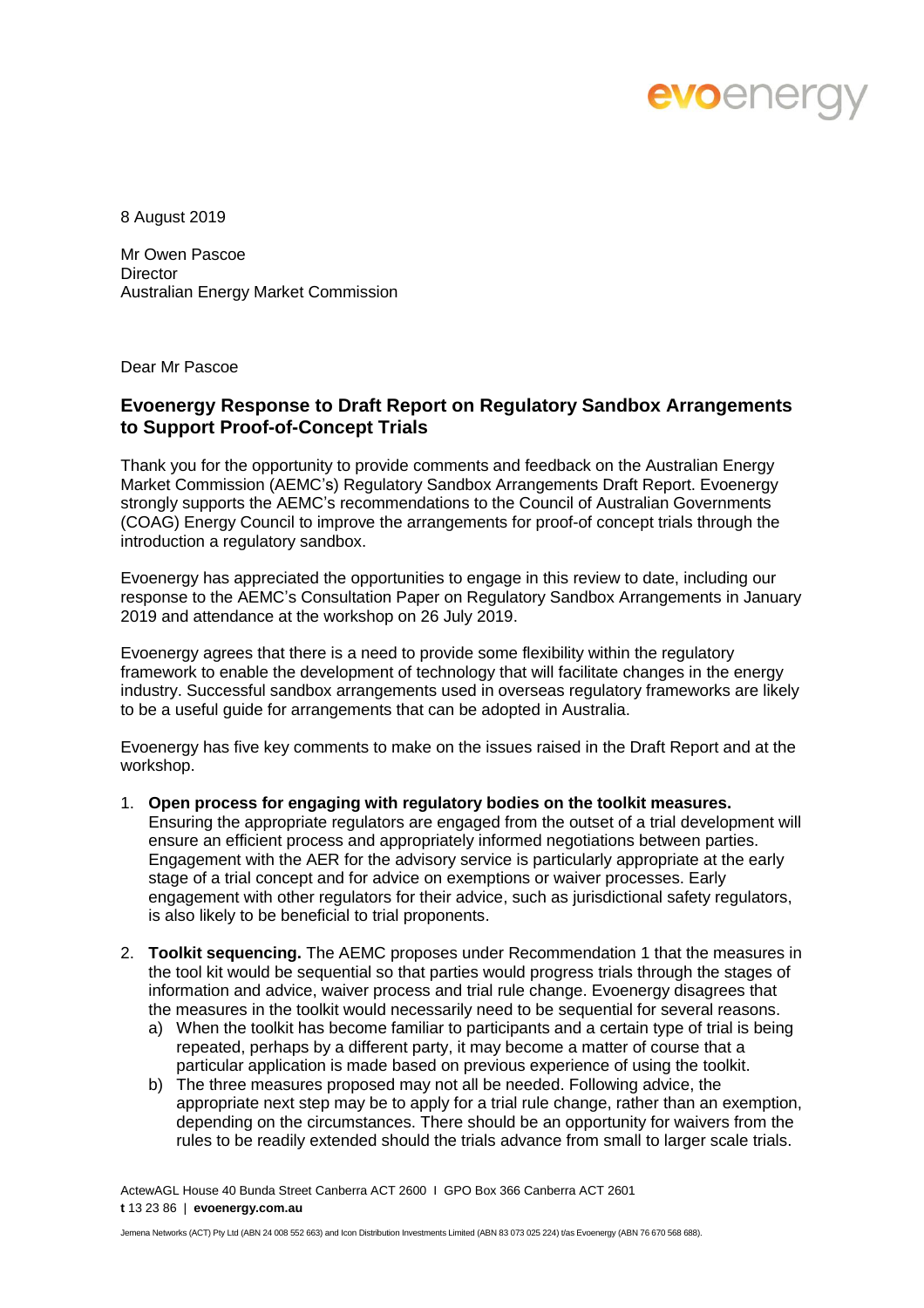

- c) Providing more flexibility in the selection of the appropriate measure from the toolkit would greatly improve its usefulness to parties involved in innovation. It would also prevent the toolkit framework from becoming cumbersome by developing timeconsuming processes.
- 3. **Consideration of stakeholder engagement.** The toolkit framework would benefit consideration of how broader stakeholders are to be involved in the trial process. Jurisdictional regulators and government agencies may seek the opportunity to be informed about trials and to be involved in decision-making around the appropriate measure from the toolkit, especially if they provide grants or have in an interest in a trial's potential to meet energy policy objectives. The toolkit framework should encourage the parties and regulators to obtain customer feedback to the trial, where appropriate to do so.

Evoenergy agrees that the AER should allow for public consultation for waiver applications, but that the AER has some discretion in deciding whether to conduct public consultation.

Evoenergy also agrees that, for proposed rule changes, a consultation paper is published for public comment prior to the final rule and final determination. More frequent public consultation (such as on a draft rule change in addition to a consultation paper) is not required for trials because the nature of a trial is to limit the impacts to a narrow scale. In addition the number of parties involved in the trial and seeking the rule change are likely to be limited to a few. The long term interest of consumers remains the relevant test for trial rule changes

4. **Rule change restrictions.** Few, if any, restrictions should be placed on trial rule changes because the objective of the toolkit is to encourage innovation by relaxing rules. Adding restrictions that apply generally across trial rule changes will likely reduce possible options which may otherwise have been optimal solutions. Applicants for trial rule changes will likely be devoting some level of expenditure, asset utilisation or staff expertise to the trial and have undertaken an assessment of potential risks, costs and benefits of the trial. Restrictions may tip the balance of an assessment against proceeding with a trial. Placing regulatory restrictions on the sandbox framework is contrary to the objective of relaxing the rules for trials.

Instead a case by case approach to trial rule changes would be preferable to adopting restrictions that apply to all applications such as rule lodgement preconditions, time limits on trials, participants, information requirements, conditions, termination, fees and customer consents.

5. **Application to energy rules.** The toolkit should apply equally to the National Gas Rules as to the National Electricity Rules andNational Energy Retail Rules. Innovation is needed across the energy industry and omitting gas businesses would potentially deny a significant sector of the energy industry from benefiting from more trials, which would not be in the long term interests of customers. Currently the rules may place constraints on new developments in the areas of renewable gas such as hydrogen generation, hydrogen distribution and interconnection of biogas fuel projects.

In addition to the above comments, Evoenergy supports the submission of the Energy Networks Association (ENA) and encourages the AEMC to continue to engage with the ENA in developing the sandbox framework. ENA has a pivotal role in developing and promoting the

ActewAGL House 40 Bunda Street Canberra ACT 2600 I GPO Box 366 Canberra ACT 2601 **t** 13 23 86 | **evoenergy.com.au**

Jemena Networks (ACT) Pty Ltd (ABN 24 008 552 663) and Icon Distribution Investments Limited (ABN 83 073 025 224) t/as Evoenergy (ABN 76 670 568 688).